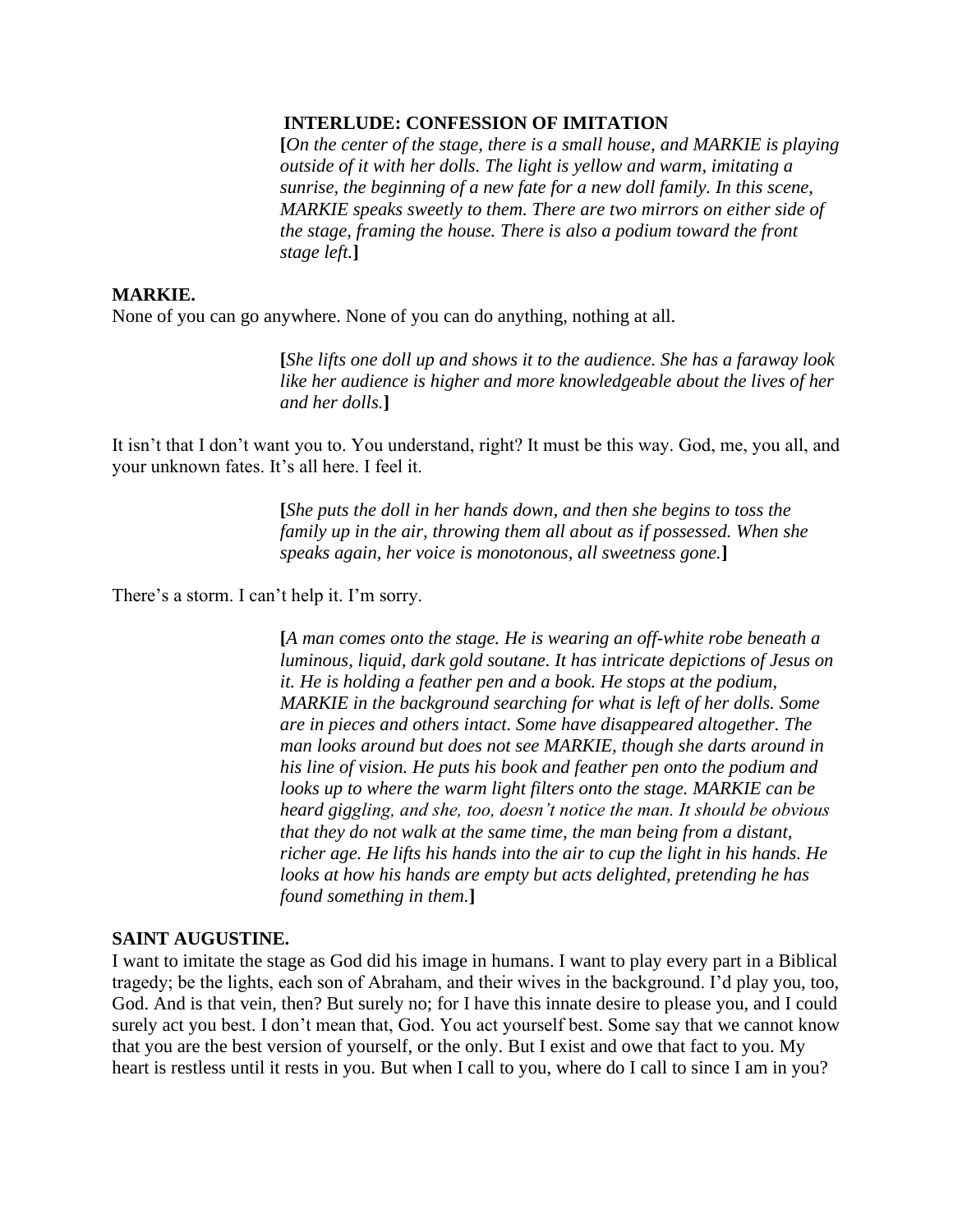I have something to confess to you.

**[***He picks another audience member and stares into their eyes now.***]**

And you, I have always wanted to confess much to.

**[***He gestures to the entire audience in a familiar manner.***]**

To all of you, I fear my confessions may never end.

**[***He hunches over to write something down, and his speech slows down.***]**

"Since, then, you fill the heaven and earth, do they contain you? Or, do you fill and overflow them, because they cannot contain you? And where do you pour out what remains of you after heaven and earth are full?"

> **[***He stops writing and looks back up, talking faster now that he is no longer writing as he speaks. When he talks, he is no longer talking to the audience. He is talking to something higher.***]**

And if I contain you and you me, is there a part of you that floods out of me or I you? Where do you overflow to be held when you are too much for what you've made, too big for your own creations? Is there an imitated image enough to hold your total essence? It must hurt to overflow, like swimming drunkenly over the edge of the Earth. And where does man have, God, to empty themselves when our essences are too much for our bodies? Into others? I've tried that, and sinned. Into you, then? If everyone poured into you, would you overflow more? Do you have to love everything that is inside of you or only tolerate it? Would your essence dilute or grow in energy, forcing you to create more to contain yourself? Would you make humans again, on some distant planet, more souls that add the weight of their troubles to your mass? Will there ever be a place for you to rest, an end state that doesn't make your essence surge? I'd hold you all if I could, God. I often wonder what it would feel like to hold you inside of my soul so entirely. And in this imagining, I know how you resurrected your son. The tides of your essence swelled out of everything you've ever created, every point of energy relocating inside of him. Briefly immortal, you commanded him to live again. Then you rushed back out of him as he stood and walked among the living. Did retreating out of your son to let him act the fate you always planned make you feel lonely?

> **[***He looks up to the light again and smiles, feather pen hovering in his hand. About to write something else, he speaks one last time. MARKIE can be seen reuniting her broken dolls in the background.***]**

"Still, dust and ashes as I am, allow me to speak before your mercy. Allow me to speak for, behold, it is to your mercy that I speak and not to a man who scorns me. Yet even perhaps you might scorn me; but when you turn and attend to me, you will have mercy upon me. For what do